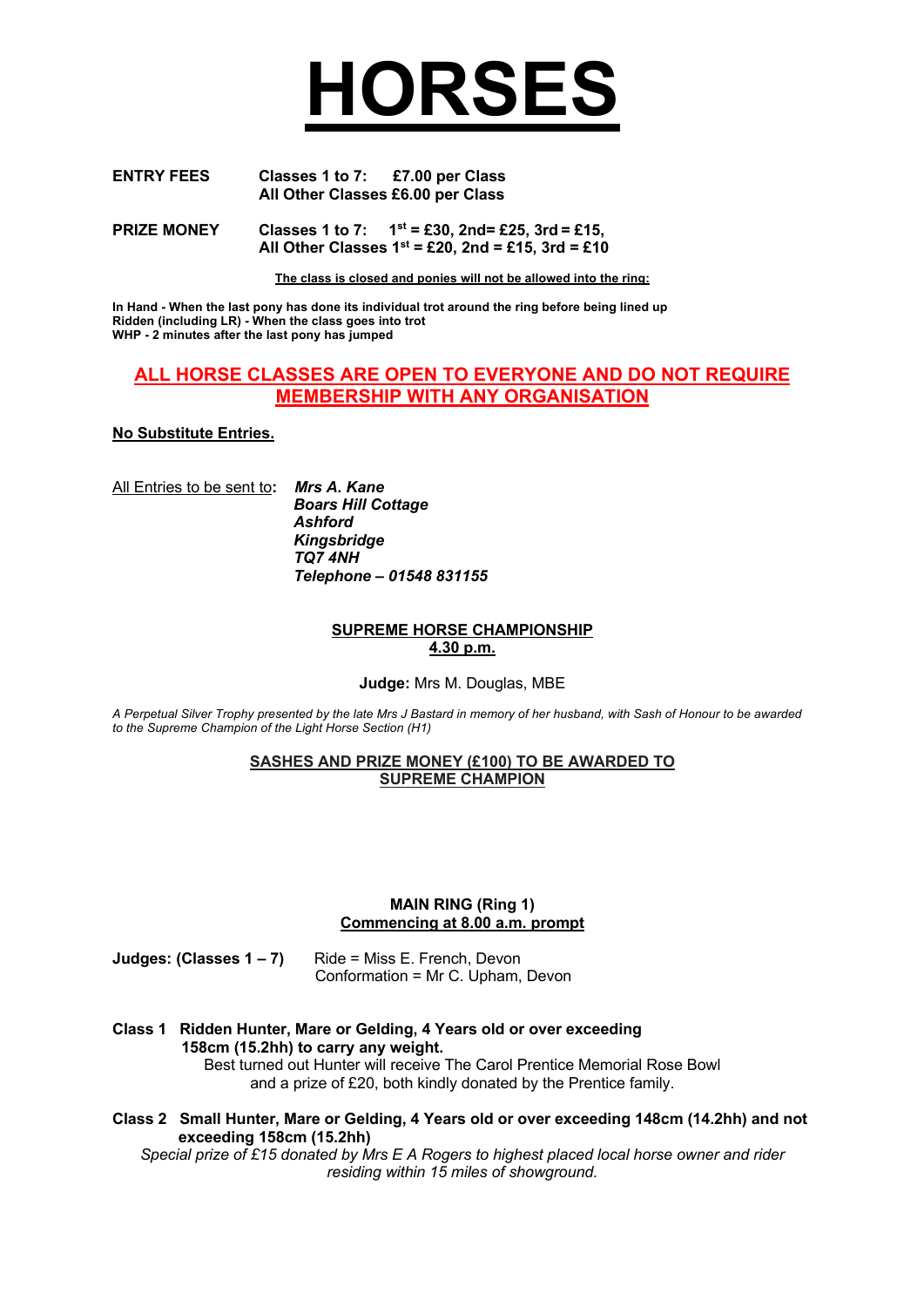#### **Class 3 Small Riding Horse or Hack, Mare or Gelding, 4 Years old or over**

*Special prize of £20 for the winner donated by The Late Mrs J Bastard. Walreddons Midnight Trophy (H14), presented by Mrs E. A Rogers*

**Class 4 Large Riding Horse or Hack, Mare or Gelding, 4 Years old or over exceeding 158cm**

**Class 5 Ridden Show Cob, Mare or Gelding, 4 Years old or over exceeding 148cm (14.2hh) – To include Maxi Cobs** *Special prize of £15 donated by Mrs E A Rogers to highest placed local horse owner and rider residing within 15 miles of showground. Mark Meergans Farriers Perpetual Plate for the Best Cob (H70)*

- **Class 6 Ridden Coloured, Mare Stallion or Gelding, 4 years old or over. Any type/height**
- **Class 7 Ridden Racehorse to Riding Horse, Thoroughbred Mare or Gelding, 4 years old or over, any height. Riders must be 15 years or over. All horses must have raced in the UK and be registered with Weatherbys in their General Stud Book**

# **CHAMPIONSHIP**

First and second prize winners in classes 1 - 7 are eligible for the Horse Championship *Champion to receive a Perpetual Cup presented by Dalgetty Spillers Ltd (H4)*

**Champion eligible for Supreme Championship in the Main Ring at 4.30 p.m.**

**RING 2 Commencing at 8.30am**

#### **SHOW PONIES IN HAND**

**Judge:** Mrs J. Upton, Dorset

The NPS/Kalusta Stud British Riding Pony (Show Pony) In Hand Supreme National Championship.

**Class 8 Yearling not to exceed 148cm (14.2hh) at maturity**

**Class 9 2 & 3 years old, not to exceed 148cm (14.2hh) at maturity**

# **Class 10 4 years old and over, not to exceed 148cm (14.2hh) at maturity**

**CHAMPIONSHIP -** First and second prize winners in classes **8, 9 and 10** are eligible for the Pony Breeding Championship. The highest placed pony, if owned by an NPS member, in each class will qualify for the final. Qualification may pass down to third place if the first and second ponies are already qualified.

NPS / Area 20 Show Pony In Hand Silver Medal Rosette Championship. A Silver Medal Rosette is offered by the National Pony Society for the best registered pony owned by an NPS **Qualifying or Life**  member in the Show Pony In Hand section. Membership cards must be presented in the ring to receive the medal and/or the qualification

> **Champion eligible for Supreme Championship in the Main Ring at 4.30 p.m.** *Champion to receive the Dingle Perpetual Challenge Trophy (H7)*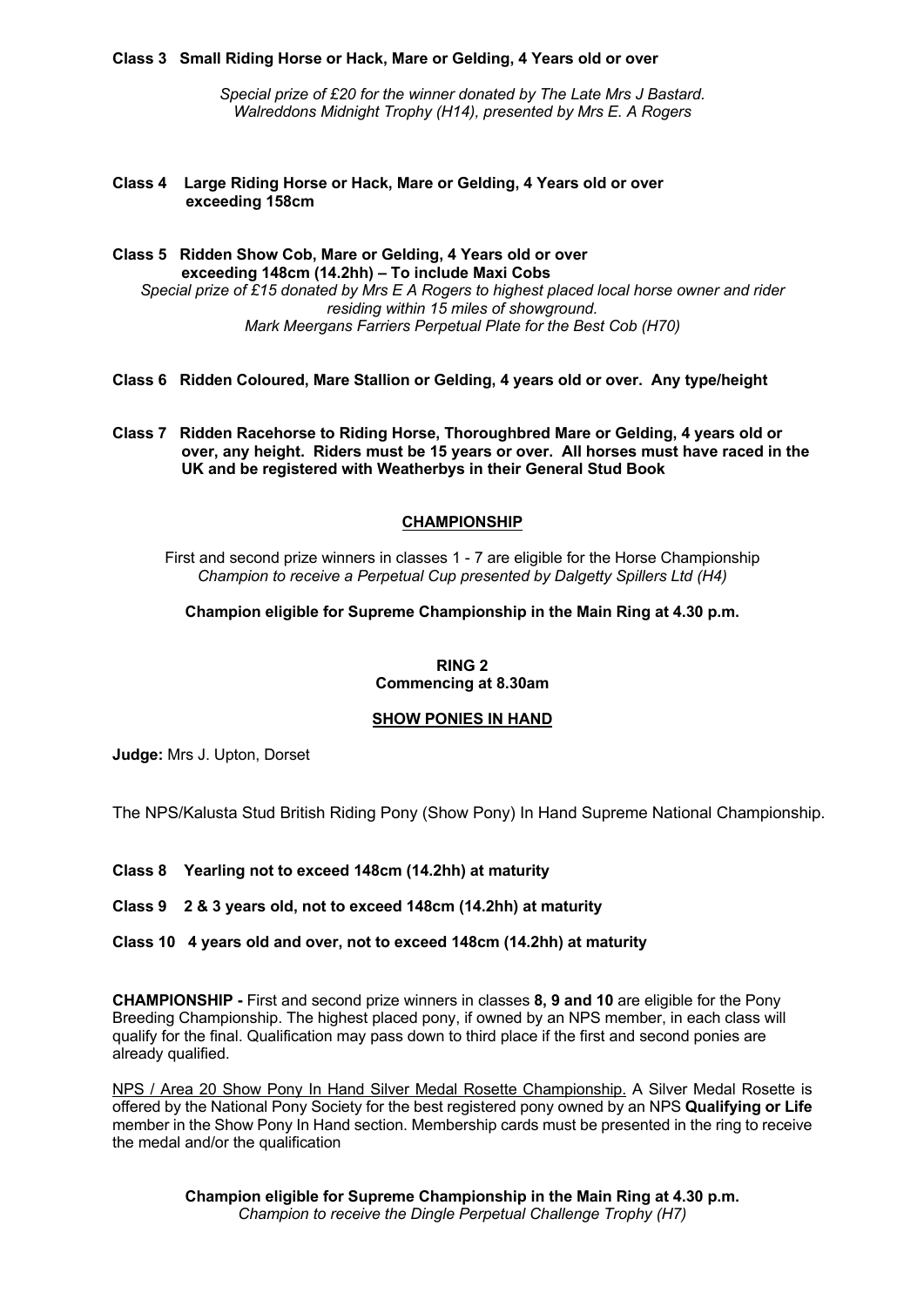#### *NATIONAL PONY SOCIETY SHOW PONY IN HAND CLASSES 8 – 10*

To compete in Show Pony and Show Hunter Pony classes ponies must be registered in the NPS British Riding Pony Stud Book, Register, Appendix**,** International or Sports Pony section of the BRPSB, the GSB, the AHSB, the AASB or in the main body of their respective Mountain & Moorland Stud Books. Part-Breds are not eligible unless entered in the NPS British Riding Pony Stud Book, Register**,** Appendix, International or Sports Pony section of the BRPSB.

Qualifying rounds for most NPS competitions are open to ponies owned by NPS members and non-members but only ponies owned by adult NPS **Qualifying or Life** members are eligible to qualify for the final of the competition at the NPS Summer Championship Show at Malvern **August 2023**. **The highest placed pony, if owned by an NPS member, in each class will qualify for the final. Qualification may pass down to third place if the first and second ponies are already qualified.**

# **NPS RIDDEN SHOW PONIES & HUNTER PONIES**

#### **Judge:** Mrs J. Upton, Dorset

# **THE NPS/SASH EMPORIUM SHOW PONY/SHOW HUNTER PONY LEAD REIN NATIONAL CHAMPIONSHIP**

NPS/ Corscaron Horse Essentials Home Produced Ridden Championship – wear white arm bands

**11. Open to registered mares and geldings 4 years old and over, not exceeding 122 cm. Riders must have attained their 3rd birthday but must not have attained their 8th birthday before the 1st January in the current year. Ponies must be shown in a snaffle bit.** 

*Winner to receive the Treowen Charmaine Perpetual Trophy (H66)*

#### **THE NPS/ SASH EMPORIUM SHOW PONY/ SHOW HUNTER PONY FIRST RIDDEN NATIONAL CHAMPIONSHIP**

NPS/ Corscaron Horse Essentials Home Produced Ridden Championship – wear white arm bands

**12. Open to registered mares and geldings 4 years old and over, not exceeding 122cm. Riders must have attained their 3rd birthday but must not have attained their 10th birthday before the 1st January in the current year. Ponies must be shown in any suitable snaffle bit.**

*Winner to receive the D.W. Penrose Perpetual Trophy (H68)*

# **THE NPS/SARACEN HORSE FEEDS SHOW PONY/SHOW HUNTER PONY GOLD MEDAL OPEN RIDDEN BRITISH NATIONAL CHAMPIONSHIP**

NPS/ Corscaron Horse Essentials Home Produced Ridden Championship – Wear white arm bands

**Open to registered stallions, mares and geldings 4 years old and over. If classes are amalgamated the highest placed pony from each height group will qualify. Rider to be a suitable size for pony. Riders must be 12 years old or over when riding stallions not exceeding 128cm and 14 years old or over when riding stallions exceeding 128cms**

- **13. Show Ponies not exceeding 128cms.**
- **14. Show Hunter Ponies not exceeding 133cms.**
- **15. Show Ponies exceeding 128cms but not exceeding 148cms.**
- **16. Show Hunter Ponies exceeding 133cms but not exceeding 153cms.**
- **17. Intermediate Show Hunter or Show Riding Type, not exceeding 158cms**

**CHAMPIONSHIP -** First and second prize winners in classes 11- 17 are eligible for the Pony Championship.

*Champion to receive the Tom Staddon Memorial Trophy (H19)*

**Champion eligible for Supreme Championship in the Main Ring at 4.30 p.m**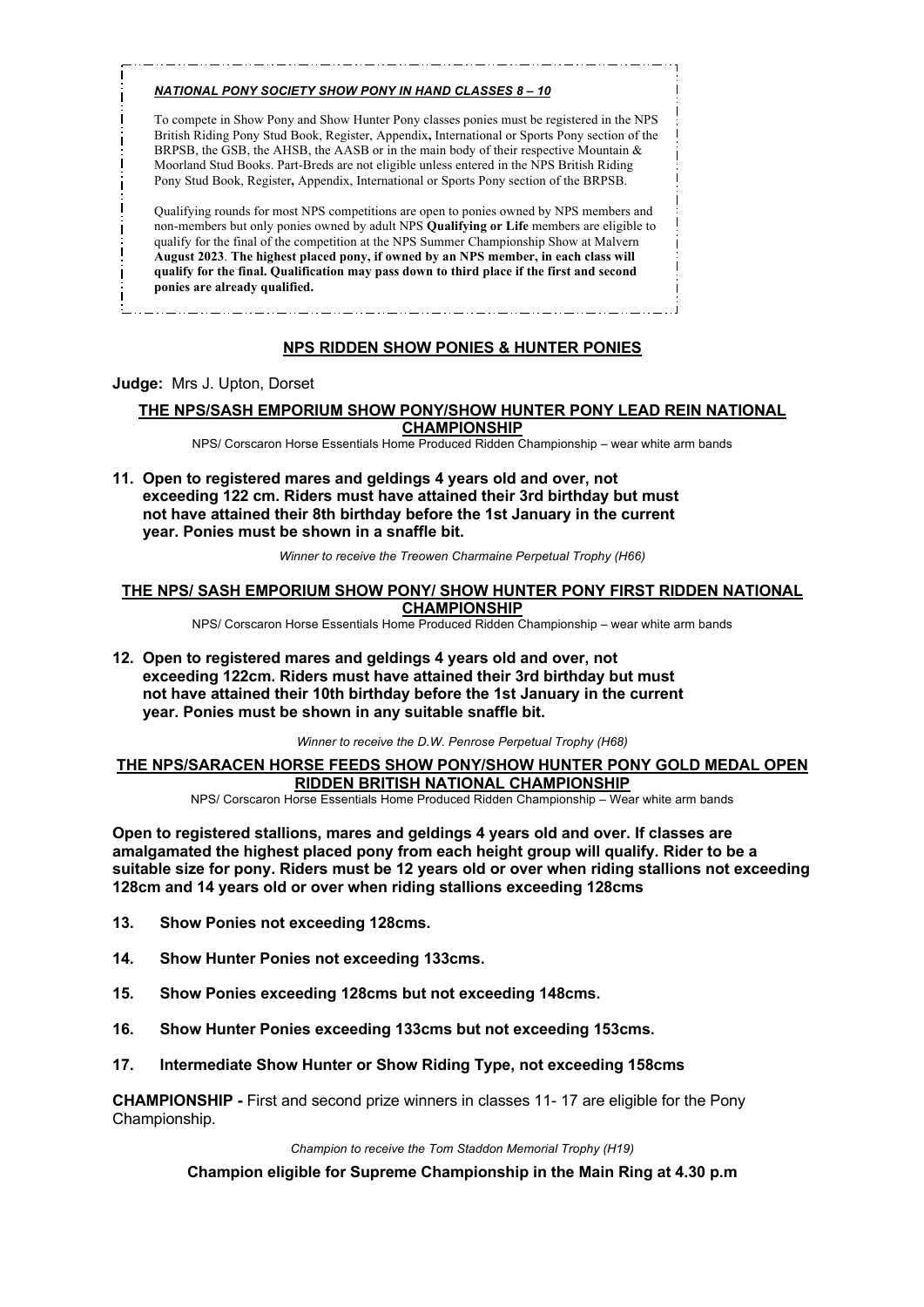(Open to Ponies Registered in Sections A, B, C and D) (Please put Section on Entry Form)

**Judge:** Mrs J. Upton, Dorset

- **Class 18 In Hand Welsh Sections A & B 1, 2 & 3 year old Colt Gelding or Filly**
- **Class 19 In Hand Welsh Sections A & B 4 years old and over Mare, Stallion or Gelding**
- **Class 20 In Hand Welsh Sections C & D 1, 2 & 3 year old Colt Gelding or Filly**
- **Class 21 In Hand Welsh Sections C & D 4 years old and over Mare, Stallion or Gelding**
- **Class 22 Ridden Welsh Pony or Cob 4 years old and over (ponies may be led where applicable)**

**CHAMPIONSHIP -** First and second prize winners in classes 18 – 22 are eligible for the Welsh Championship

*Champion to receive Mrs J Bastard's Cup for The Best Welsh Pony (H8). A Perpetual Shield presented by Mrs C D Forrest for the Best Welsh Exhibit from Section C or D (H9)*

#### **Utility Classes (Not to commence before 1.00pm)**

**Judge:** Miss N. Hutchings, Devon

- **Class 23 Best Turned Out**
- **Class 24 Best Child Rider not exceeding 10 years of age on Show Day.** Rosettes to all competitors
- **Class 25 Best Child Rider 11-16 years of age on Show Day. No Leading Reins.**
- **Class 26 Best Open Combination Horse / Pony and Rider. Rider any age.**
- **Class 27 Veteran Horse or Pony exceeding 15 years. Rider any age.**
- **Class 28 Grass Kept. Not to be stabled for more than 1 month a year. Rider any age.**
- **Class 29 Best Child Handler 5 – 12yrs**

**.** 

**Class 30 Open In Hand – any age and variety**

**CHAMPIONSHIP - First and second prize winners in classes 23 - 30 are eligible for the Championship. However, The Champion and Reserve from this section are NOT eligible for the Supreme Championship**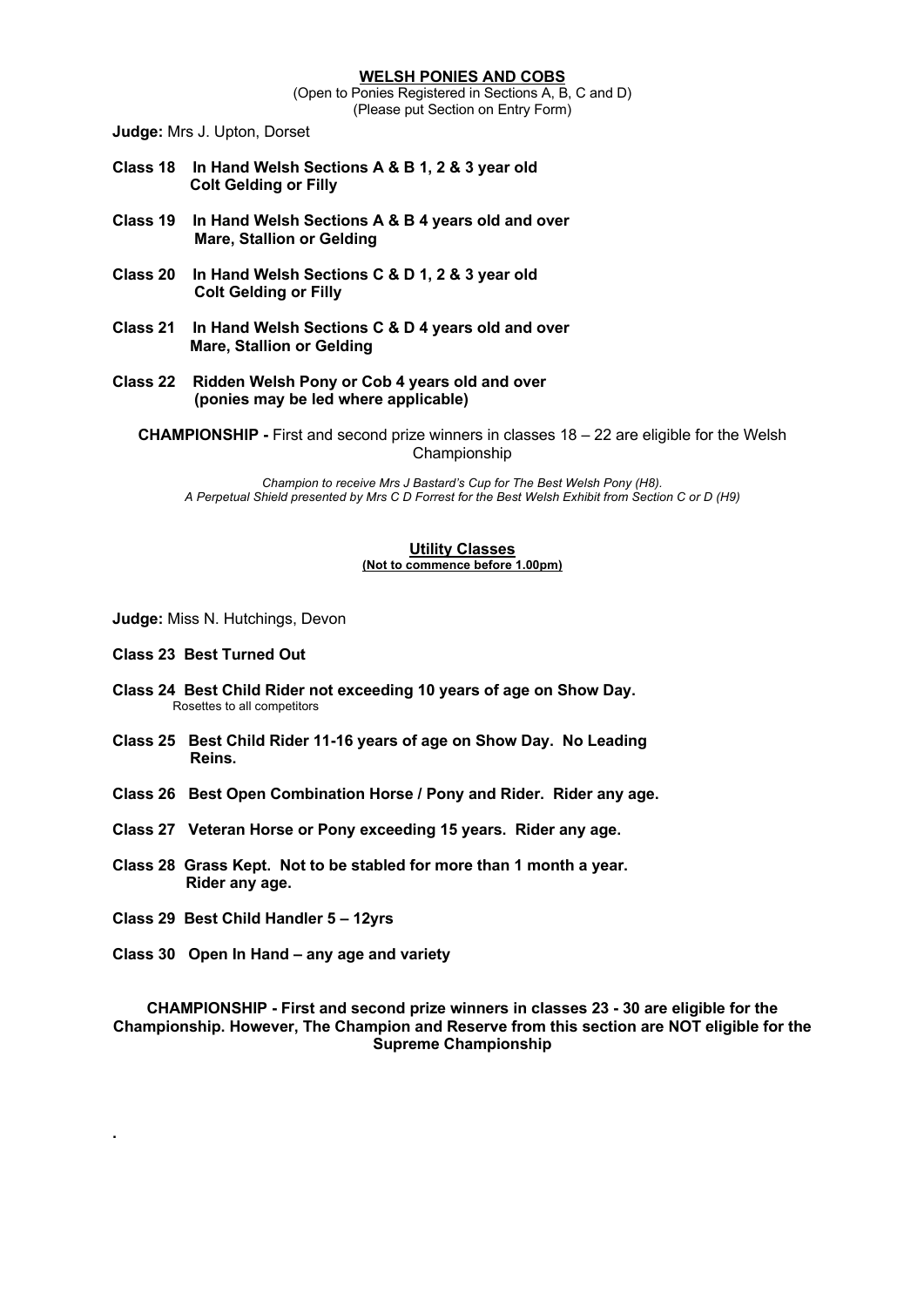#### **RING 3 Commencing at 8.30am**

#### **SHETLAND PONIES**

(Open to Registered Shetland Ponies Only)

**Judge:** Mr G. Hurst, Hampshire

- **Class 31 In Hand Shetland yearling Colt, Gelding or Filly**
- **Class 32 In Hand Shetland 2 & 3 year old**
- **Class 33 In Hand Shetland 4 years old and over Mare, Stallion or Gelding**
- **Class 34 Ridden Shetland 4 years old and over not to exceed 107cm (Ponies may be led where applicable)**

**CHAMPIONSHIP -** First and second prize winners in classes 31 - 34 are eligible for the Shetland Championship

**Champion eligible for Supreme Championship in the Main Ring at 4.30 p.m.**

#### **DARTMOOR PONIES**

(Open to Registered purebred Dartmoor Ponies Only)

- **Judge:** Mrs A. Nicholls, Gloucestershire
- **Class 35 Yearling colt, filly or gelding**
- **Class 36 2 or 3 year old colt, filly or gelding**
- **Class 37 4 year old and over, brood mare, barren mare or gelding**
- **Class 38 Stallion 4 years old and over.**
- **Class 39 Ridden Dartmoor 4 years old and over (ponies may be led where applicable)**

**CHAMPIONSHIP -** First and second prize winners in classes 35 – 38 are eligible for the Dartmoor Championship - *DARTMOOR BREED ROSETTES- The Dartmoor Pony Society Special Rosette can only be presented to an exhibitor who is a member of the Dartmoor Pony Society. Current membership card must be produced in the ring before the rosette is awarded. Champion to receive the Quillet Perpetual Challenge Trophy presented by Mrs D Douglas-Pennant (H10)*

> **Champion eligible for Supreme Championship in the Main Ring at 4.30 p.m. Winner of class 39 will be eligible for the Supreme Championship.**

#### **ARABS**

(Open to Registered Pure Bred, Anglo & Part Bred Arabs Only)

- **Judge:** Ms J. Newbery, Devon
- **Class 40 Ridden Pure Bred, Anglo & Part Bred Arab, 4 Years old or over**
- **Class 41 In Hand Pure Bred, Part Bred or Anglo Arab 1, 2, & 3 year old Colt, Filly or Gelding**
- **Class 42 In Hand Pure Bred, Part Bred or Anglo Arab 4 years old or over Mare, Stallion or Gelding**

**CHAMPIONSHIP - First and second prize winners in classes 40- 42 are eligible for the Arab Championship**

*Champion to receive The Tam-Darna Perpetual Trophy (H16)*

**Champion eligible for Supreme Championship in the Main Ring at 4.30 p.m**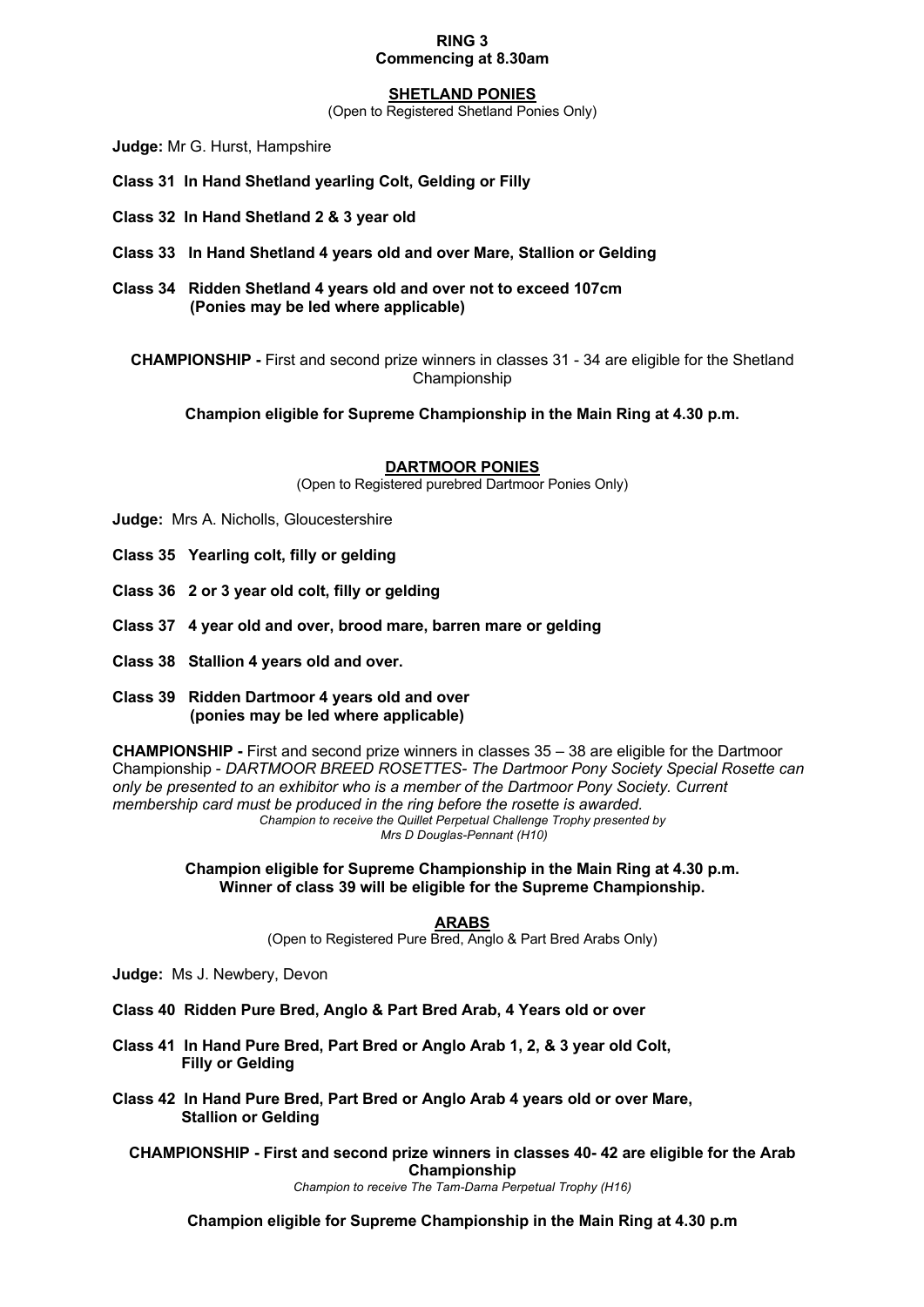#### *NATIONAL PONY SOCIETY SHOW CLASSES 43 - 50*

NPS Qualifying Rounds: These classes are judged under the Rules of the NPS. Ponies must be registered in the main body of their respective Mountain & Moorland Stud Books. Part breds are not eligible for Mountain & Moorland Classes.

Qualifying rounds for most NPS competitions are open to ponies owned by NPS members and non-members but only ponies owned by adult NPS **Qualifying or Life** members are eligible to qualify for the final of the competition at the NPS Summer Championship Show at Malvern **August 2023**. **The highest placed pony, if owned by an NPS member, in each class will qualify for the final. Qualification may pass down to third place if the first and second ponies are already qualified.** NPS/ Corscaron Horse Essentials Home Produced Ridden Championship - Riders of Home Produced ponies

(see definition in the NPS Rules Book) can wear a white arm band in classes where this is indicated. These ponies, if owned by NPS members, are then eligible to qualify for the final at the NPS Summer Championship Show. The Owner's Membership cards **MUST** be produced in the ring when requested or the qualification will be forfeit.

## **RING 3 (Not to commence before midday)**

## **REGISTERED MOUNTAIN AND MOORLAND IN-HAND CLASSES Part-Breds are not eligible**

NPS/ POTTOFIELDS STUD M&M In Hand Summer National Championship To be run under NPS Rules 2022.

**Judge:** Ms J. Newbery, Devon

- **Class 43 Yearling, 2 & 3 year old Shetland, Dartmoor, Exmoor, Welsh Sections A & B**
- **Class 44 Yearling, 2 & 3 year old New Forest, Connemara, Dales, Fell, Highland, Welsh Sections C & D**
- **Class 45 4 years old and over Shetland, Dartmoor, Exmoor, Welsh Section A & B**
- **Class 46 4 years old and over New Forest, Connemara, Dales, Fell, Highland, Welsh Sections C & D**

**CHAMPIONSHIP -** First and second prize winners in classes 43 - 46 are eligible for the Mountain and Moorland In Hand Championship. NPS/Cuddington Stud M&M In Hand Silver Medal Rosette Championship. A Silver Medal Rosette is offered by the National Pony Society for the best registered pony owned by an **NPS Qualifying or Life** member in the M&M In Hand section. Membership cards must be presented in the ring to receive the medal and/or the qualification.

#### **Champion eligible for Supreme Championship in the Main Ring at 4.30 p.m.**

#### **REGISTERED MOUNTAIN AND MOORLAND LEAD REIN AND FIRST RIDDEN**

#### **THE NPS/ SHOWING CLASSICS MOUNTAIN AND MOORLAND LEADING REIN NATIONAL CHAMPIONSHIP**

**Class 47 Open to registered Dartmoor, Exmoor, Shetland, New Forest, Welsh Section A or B mares and geldings four years old or over not exceeding 122 cm. Riders must have attained their 3rd birthday but must not have attained their 9th birthday before the 1st January in the current year. To be shown in a snaffle bit.** NPS/ Corscaron Horse Essentials Home Produced Ridden Championship – wear white arm bands Winner to receive the A.J. Penrose Perpetual Trophy (H67)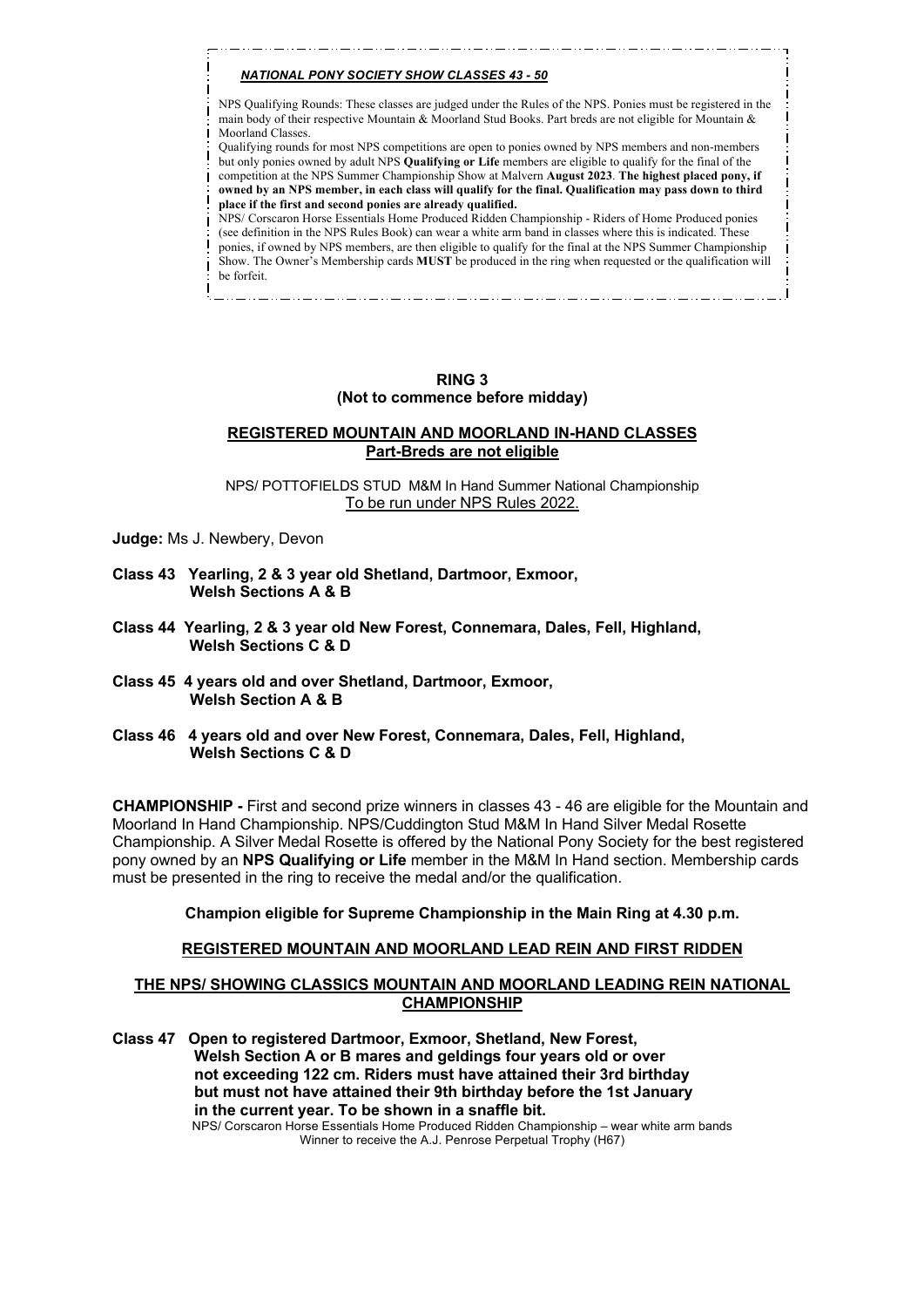#### **THE NPS/ SHOWING CLASSICS MOUNTAIN AND MOORLAND FIRST RIDDEN NATIONAL CHAMPIONSHIP**

# **Class 48 Open to registered Dartmoor, Exmoor, Shetland, New Forest, Welsh Section A or B mares and geldings four years old or over not exceeding 128 cm. Riders must have attained their 3rd birthday but not reached their 12th birthday before the 1st January in the current year. To be shown in a snaffle bit.**

NPS/ Corscaron Horse Essentials Home Produced Ridden Championship – wear white arm bands

**CHAMPIONSHIP -** First and second prize winners in classes 47 and 48 are eligible for the Mountain and Moorland Mini Ridden Championship

**Champion eligible for Supreme Championship in the Main Ring at 4.30 p.m.**

## **THE NPS/RINGSIDE STUD OPEN MOUNTAIN & MOORLAND RIDDEN NATIONAL SUMMER CHAMPIONSHIP**

NPS/ Corscaron Horse Essentials Home Produced Ridden Championship – Wear white arm bands These Classes are open to stallions, mares and geldings five years old or over which must be registered in the main body of their respective Mountain & Moorland Stud Books. Part-breds are not eligible.

**Class 49 Open to registered Dartmoor, Exmoor, Shetland, Welsh Section A, Welsh Section B**

**Class 50 Open to registered Connemara, Dales, Fell, Highland, New Forest, Welsh C, Welsh D** 

**CHAMPIONSHIP** NPS/ THE NICHOLLS FAMILY M&M Ridden Silver Medal Rosette. First and second prize winners in classes 49 and 50 are eligible for the Mountain and Moorland Open Ridden Championship. A Silver Medal Rosette is offered by the National Pony Society for the best registered pony owned by an **NPS Qualifying or Life** member in the M&M Ridden section. Membership cards must be presented in the ring to receive the medal and/or the qualification

**Champion eligible for Supreme Championship in the Main Ring at 4.30 p.m.**

# **RING 4 - Commencing at 8.00 a.m.**

# **WORKING HUNTER PONIES**

Classes 51 to 55 will be judged 60% Jumping Performance, 40% Conformation, Action and Ride. Ponies can wear protective boots during the jumping phase. NO Spurs to be worn

**Judge:** Miss D. Kinnaird-Perry, Devon

- **Class 51 Cradle Stakes Working Hunter Pony Mare or Gelding 4 years old or Over, not exceeding 12.2hh. Lead reins permitted.**
- **Class 52 Novice Working Hunter Pony Mare or Gelding 4 years old or over, not exceeding 153cm. Pony not to have won any prize of £5 or over in Working Hunter Pony Classes or any Jumping Classes by the closing dates of entries.** Maximum fence height will be 1'9''

Competitors will jump in the following groups. The course will not be lowered if you miss your section. First group: 13 hands and under Second group: 14 hands and under Third group: 15 hands and under